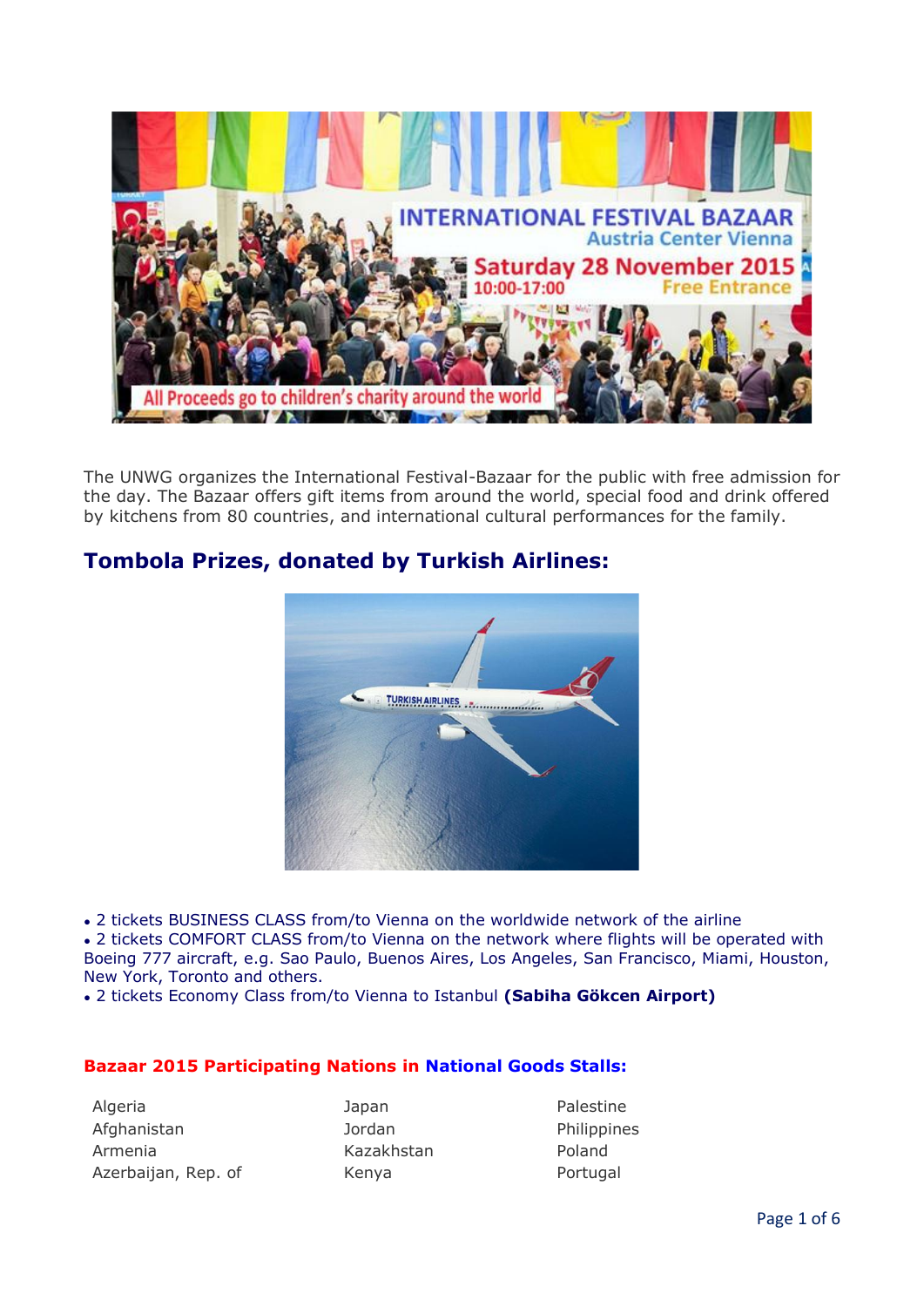Bangladesh Korea, Rep. of Qatar Belarus, Rep. of **Kuwait** Saudi Arabia Bolivia **Kyrgyzstan** Kyrgyzstan South Africa Burkina-Faso Laos PDR Sudan China **China** Lebanon **China** Syria Colombia Libya Thailand Czech Republic Malawi Malawi Tunisia Egypt Mexico Turkey Ethiopia Mongolia Mongolia Ukraine India Myanmar United Kingdom Indonesia Namibia Vietnam Iran, Islamic Rep. of **Nigeria** Nigeria Nigeria Iraq **Norway** Norway **Zambia** 

Georgia **Morocco** Character Morocco Character United Arab Emirates

#### **Bazaar 2015 Participating Nations in Restaurant Stalls:**

Algeria **Indonesia** Portugal Argentina **Iraq Qatar** Catar Australia/New Zealand Italy Italy Romania Austria **Austria Austria Austria Arabia** Japan **Saudi Arabia** Azerbaijan **Manusian South Africa** Jordan South Africa Bangladesh Kenya Kenya Spain Benin Sri Lanka Kuwait Sri Lanka Brazil **Brazil** Contract Laos **Contract Laos** Sudan Canada Lebanon Sultanate of Oman China Libya Syria Colombia Malaysia Thailand Costa Rica Morocco Tunisia Cuba Namibia Turkey Czech Republic Nepal Nepal Nepal United Kingdom Egypt **Nigeria** Nigeria USA Eritrea Pakistan Venezuela Ethiopia **Palestine** Palestine Vietnam Georgia **Contract Contract Contract Contract Contract Contract Contract Contract Contract Contract Contract Contract Contract Contract Contract Contract Contract Contract Contract Contract Contract Contract Contract Contra** Hungary Philippines India Poland

### **Bazaar 2015 Stalls organized by UNWG:**

Bar/drinks Food Stall Cuilts Book Sales **Garderobe** Stamps Coins Plants Tombola

Charity Shop **Kiosk** Kiosk Surprise Corner Soft Drinks **Pop-up Shop** Young Generation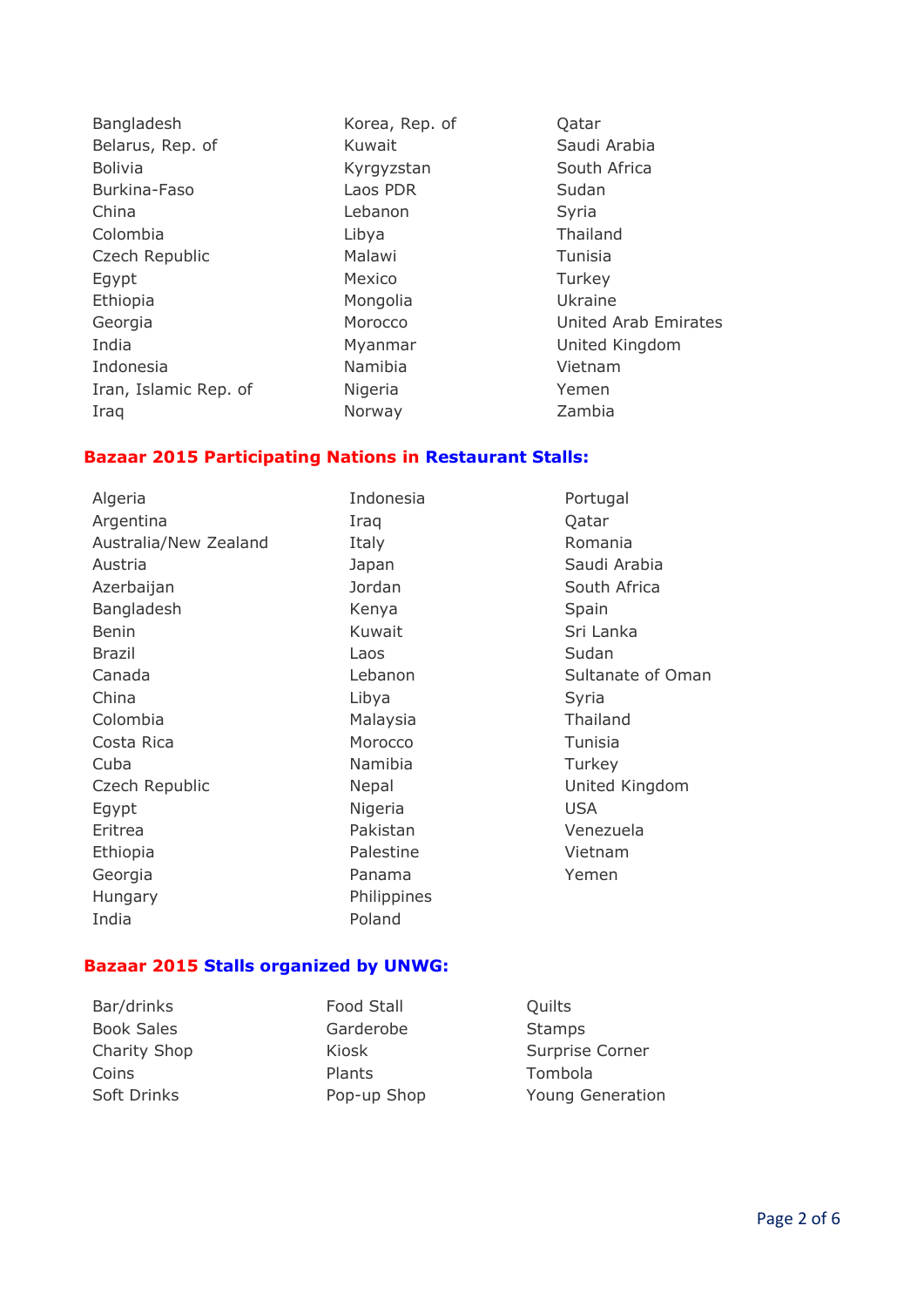#### **Austrian and Austrian-based Organizations:**

The UNWG International Festival Bazaar raises funds for distribution to children's charity world wide. We also provide space at the bazaar for Austria based organizations that share a similar goal of the UNWG.

Aids Hilfe Austrian Burma Center Behindertenhilfe für Indien Behindertenhilfe Klosterneuburg Bloombo and Afesip Fair Fashion Caritas der Erzdiözese Wien Childrenplanet Concordia Verein für Sozialprojekte CREATTE (Cultural Revival of Ethnic Art through Training & Education) Dr. Adolf-Lorenz-Schule Wien Geh mit uns-Behindertenhilfe Helping Hands Helping Hands Family Jugend am Werk Kiwanis Wien Europa 1 Lions Club Wien Ostarrichi Maher Projekt (Vienna International School) ÖHTB Arbeiten GmbH Österreichische Gesellschaft für Muskelkranke Österreichische Rett Gesellschaft Prosi Global Charity Rheumalis Vanakkam, Verein für soziale Entwicklung in Südindien Verein für Naturkatastrophenhilfe im Iran Verein Selbsthilfegruppe Pflegefamilien Verein Wobes Wiener Sozialdienste Förderung & Begleitung GmbH Wiener Tafel

## **Entertainment**

#### **International Culture Show**

Paraguay (Traditional dance - Jeroky dance, Yuky dance) Indonesia (Traditional dance children) Bulgaria (Traditional dance Kitka) India (Traditional dance) Slovakia (Traditional dance children) Colombia (Centrist creative papagayo) Japan (Instrumental music)

#### **Costumes of the World**

American Indian (Berhnard Wolfsheart, flutist) Austria (Schuhplattergroup—Obergnas Edda Holzer) Bulgaria (Martina Mileva Folk Dance Group Pendari) Bangladesh (Prima Saha, age 6, a classical Indian dance) Colombia (Numidia Rudulfo)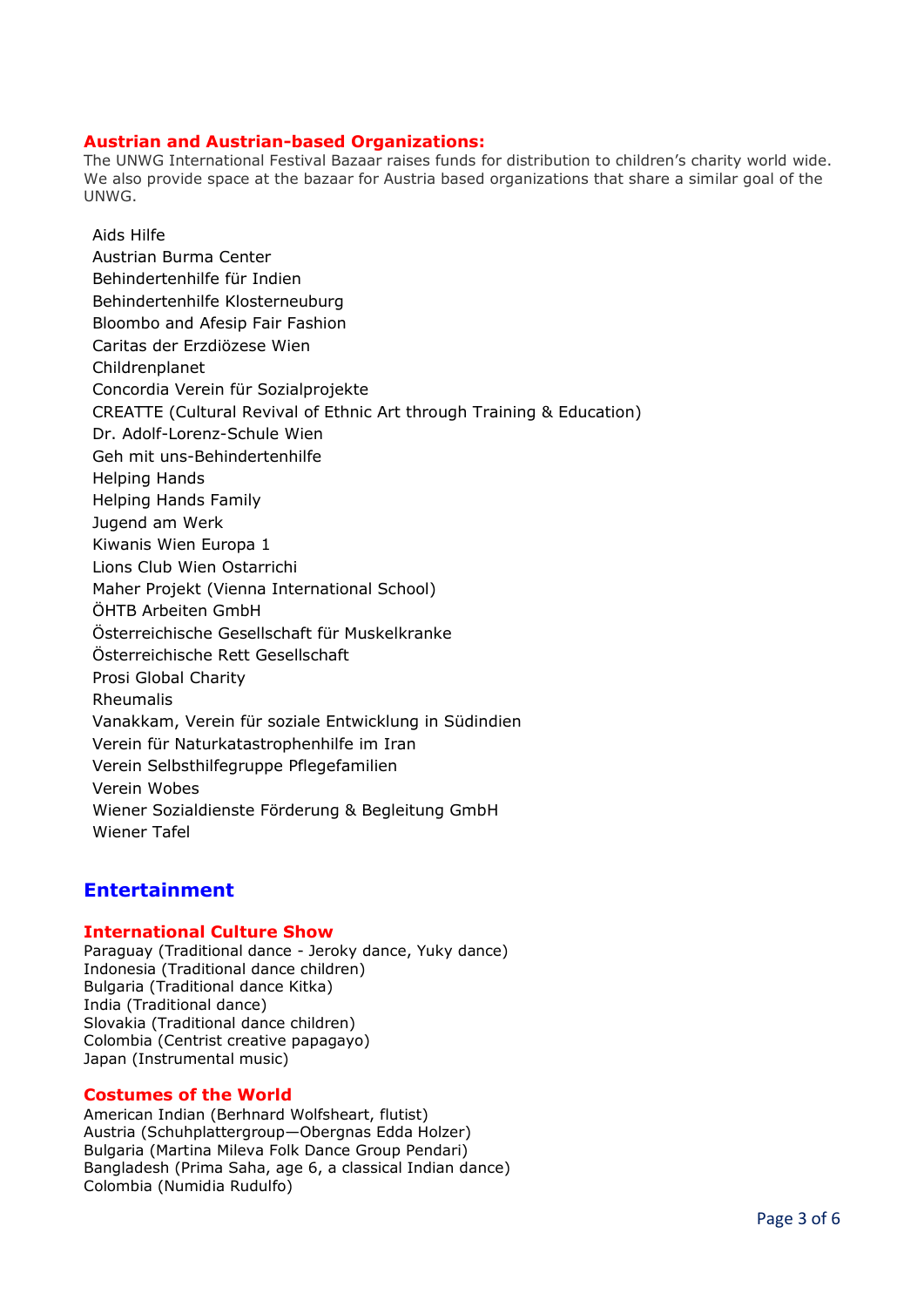Philippines (Marizel Rojas' Angels) Paraguay (Estrella Cubo & Team) Japan (Masami Morimoto—Japanese School) Croatia (Sanja Hadzic) Young Talents Show Venezuela (Numidia Rudulfo)

#### **Young Talents**

It's Gospel Time (Hannibal Means) The OPEC Choir (Mr. Sandro Santander) Drumming Rhythms—Zambia (Blessing Ngo) Pan Flute (A Romanian Pan Flutist) Namibian Dance (Elise Nambili) Srijati (Scrinwanti Chakrabanti—India) "When the day comes" (Keji & Thirty, dance team) Dance (Shili Ojha) Kathak –North Indian classical dance (Gladis Madhavappallil) Belly Dance (Marlene Medhurst) Hip Hop (C. Sambandam) Paraguay Juky (Margarita Tank) "Burn it up" (Keji's solo) Contemporary Dance (Manuel & the Girls)

# **We thank our donors for their support.**

## **Partners for 2015:**



## **Major Donors for 2015:**

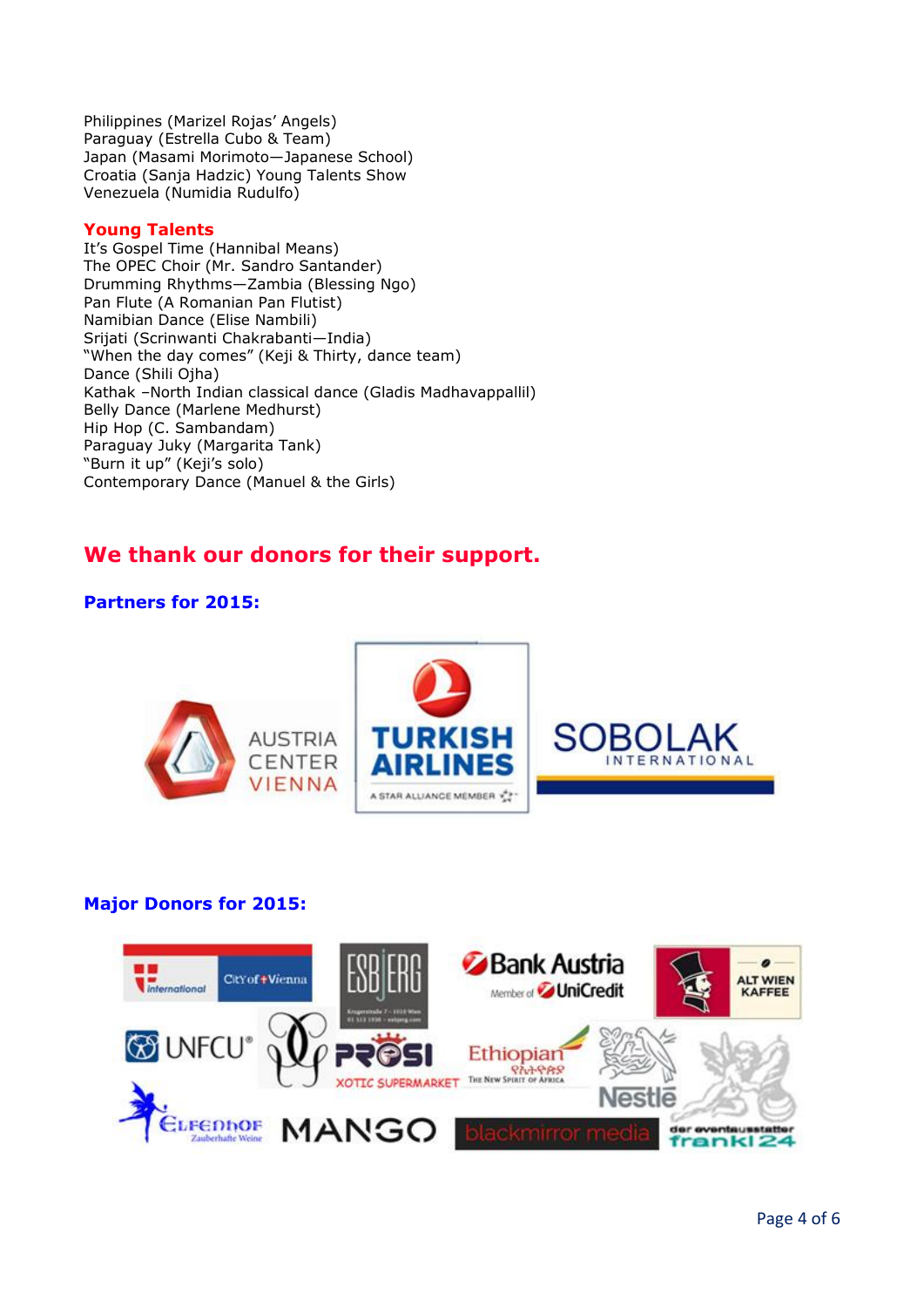## **Donors for 2015:**

| Aida                                    | Iran Air                          |
|-----------------------------------------|-----------------------------------|
| Almdudler                               | <b>Irodion Restaurant</b>         |
| Alt Wien Kaffee                         | Kattus                            |
| Arcadia Hotel                           | Kika                              |
| Austria Centre Vienna                   | Kunsthistoriches Museum           |
| <b>Bank Austria</b>                     | Lanz Trachten                     |
| Baumax                                  | Leedina Portraits                 |
| BelleVie e.U.                           | Leiner                            |
| <b>BlackMirror Media</b>                | Le Meridien Hotel                 |
| Bijoutique Uhren and Schmuck            | Limbeck                           |
| <b>Blaguss Reise</b>                    | Liska                             |
| Boehringer Ingelheim                    | Lobmeyr                           |
| Call Carlos                             | Longchamp                         |
| <b>Centimeter Restaurant</b>            | L'Oréal                           |
| Christbaum Service                      | Lusthaus Restaurant               |
| Christine Benally Peranteau Photography | Mango                             |
| City of Vienna                          | Manner                            |
| Chopard                                 | Marionnaud                        |
| <b>DDSG Blue Danube</b>                 | <b>Mautner Markhof</b>            |
| Derag Livinghotel                       | Meinl am Graben                   |
| Derksen & Co.                           | Metropole                         |
| Diamond Aircraft                        | Modul                             |
| Donauturm                               | Nägele and Strubell               |
| Dorotheum                               | <b>Nestle</b>                     |
| Egypt Air                               | <b>NH Hotel</b>                   |
| Embassy of Azerbaijan                   | Norbert Jakob Schmid Verlags GmbH |
| Embassy of the Republic of Korea        | Old Timer                         |
| <b>EPL Yakutian Diamonds</b>            | <b>OPEC</b>                       |
| Erik Esbjerg                            | Park Hyatt Hotel                  |
| <b>Estee Lauder</b>                     | Park Inn Hotel                    |
| <b>Ethiopian Airlines</b>               | Prosi                             |
| Family Göetzel                          | <b>Qatar Airways</b>              |
| <b>Fellner Gaertner &amp; Florist</b>   | Rahimi Carpet                     |
| Figlmüller Restaurant                   | Raiffeisen                        |
| Firma Ameli Orient Teppiche             | Regina Hotel/Kremslehner          |
| <b>Flamm</b>                            | Schönbrunn Zoo                    |
| Folia Paper Bringmann                   | Shiki Japanese Fine dining        |